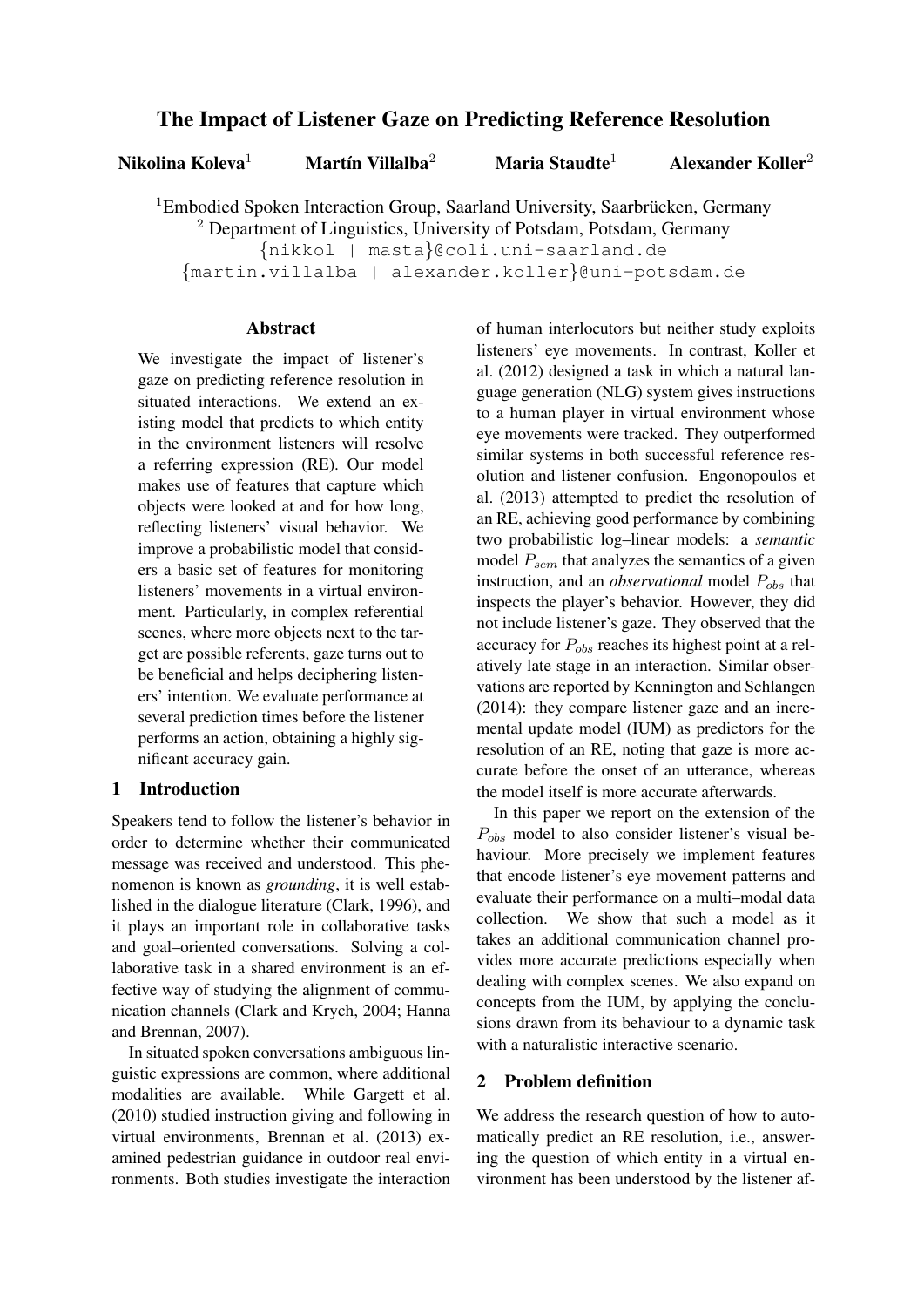ter receiving an instruction. While the linguistic material in instructions carries a lot of information, even completely unambiguous descriptions may be misunderstood. A robust NLG system should be capable of detecting misunderstandings and preventing its users from making mistakes.

Language comprehension is mirrored by interlocutors' non verbal behavior, and this can help when decoding the listener's interpretation. Precise automatic estimates may be crucial when developing a real–time NLG system, as such a mechanism would be more robust and capable at avoiding misunderstandings. As mentioned in section 1, Engonopoulos et al. (2013) propose two statistical models to solve that problem: a semantic model  $P_{sem}$  based on the linguistic content, and an observation model  $P_{obs}$  based on listener behavior features.

More formally, let's assume a system generates an expression  $r$  that aims to identify a target object  $o_t$  among a set O of possible objects, i.e. those available in the scene view. Given the state of the world  $s$  at time point  $t$ , and the observed listener's behavior  $\sigma(t)$  of the user at time  $t \geq t_b$  (where  $t<sub>b</sub>$  denotes the end of an interaction), we estimated the conditional probability  $p(o_p|r, s, \sigma(t))$  that indicates how probable it is that the listener resolved  $r$  to  $o_p$ . This probability can be also expressed as follows:

$$
P(o_p|r, s, \sigma(t)) \propto \frac{P_{sem}(o_p|r, s)P_{obs}(o_p|\sigma(t))}{P(o_p)}
$$

Following Engonopoulos et al. (2013) we make the simplifying assumption that the distribution of the probability among the possible targets is uniform and obtain:

$$
P(o_p|r, s, \sigma(t)) \propto P_{sem}(o_p|r, s) P_{obs}(o_p|\sigma(t))
$$

We expect an NLG system to compute and output an expression that maximizes the probability of  $o_n$ . Due to the dynamic nature of our scenarios, we also require the probability value to be updated at certain time intervals throughout an interaction. Tracking the probability changes over time, an NLG system could proactively react to changes in its environment. Henderson and Smith (2007) show that accounting for both fixation location and duration are key to identify a player's focus of attention.

The technical contribution of this paper is to extend the  $P_{obs}$  model of Engonopoulos et al. (2013) with gaze features to account for these variables.

#### 3 Episodes and feature functions

The data for our experiment was obtained from the GIVE Challenge (Koller et al., 2010), an interactive task in a 3D virtual environment in which a human player (instruction follower, IF) is navigated through a maze, locating and pressing buttons in a predefined order aiming to unlock a safe. While pressing the wrong button in the sequences doesn't always have negative effects, it can also lead to restarting or losing the game. The IF receives instructions from either another player or an automated system (instruction giver, IG). The IF's behavior was recorded every 200ms, along with the IG's instructions and the state of the virtual world. The result is an interaction corpus comprising over 2500 games and spanning over 340 hours of interactions. These interactions were mainly collected during the GIVE-2 and the GIVE-2.5 challenges. A laboratory study conducted by Staudte et al. (2012) comprises a data collection that contains eye-tracking records for the IF. Although the corpus contains both successful and unsuccessful games, we have decided to consider only the successful ones.

We define an *episode* over this corpus as a typically short sequence of recorded behavior states, beginning with a manipulation instruction generated by the IG and ending with a button press by the IF (at time point  $t<sub>b</sub>$ ). In order to make sure that the recorded button press is a direct response to the IG's instruction, an episode is defined such that it doesn't contain further utterances after the first one. Both the target intended by the IG  $(o_t)$ and the one selected by the IF  $(o_p)$  were recorded.



Figure 1: The structure of the interactions.

Figure 1 depicts the structure of an episode when eye-tracking data is available. Each episode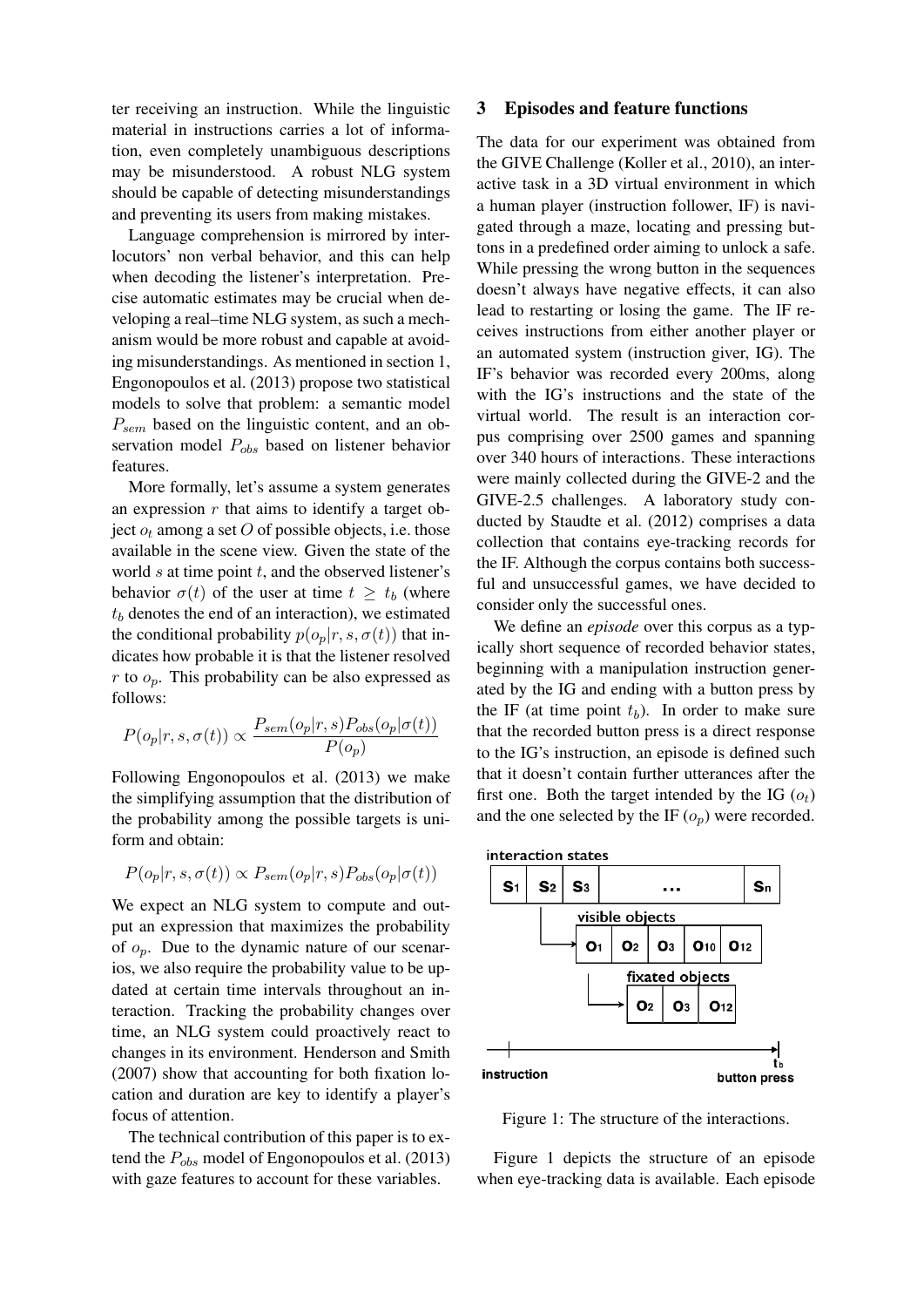can be seen as a sequence of interaction states  $(s_1, \ldots, s_n)$ , and each state has a set of visible objects  $({o_1, o_2, o_3, o_{10}, o_{12}})$ . We then compute the subset of fixated objects  $({o_2, o_3, o_{12}})$ . We update both sets of visible and fixated objects dynamically in each interaction state with respect to the change in visual scene and the corresponding record of the listener's eye movements.

We developed feature functions over these episodes. Along with the episode's data, each function takes two parameters: an object  $o_p$  for which the function is evaluated, and a parameter d seconds that defines how much of the episode's data is the feature allowed to analyze. Each feature looks only at the behavior that happens in the time interval  $-d$  to 0. Henceforth we refer to the value of a feature function over this interval as its value at time −d. The value of a feature function evaluated on episodes with length less than  $d$  seconds is undefined.

## 4 Prediction models

Given an RE uttered by an IG, the *semantic* model  $P_{sem}$  estimates the probability for each possible object in the environment to have been understood as the referent, ranks all candidates and selects the most probable one in a current scene. This probability represents the semantics of the utterance, and is evaluated at a single time point immediately after the instruction (e.g. "press the blue button") has been uttered. The model takes into account features that encode the presence or absence of adjectives carrying information about the spatial or color properties (like the adjective "blue"), along with landmarks appearing as post modifiers of the target noun.

In contrast to the semantic model, the *observational* model  $P_{obs}$  evaluates the changes in the visual context and player's behavior after an instruction has been received. The estimated probability is updated constantly before an action, as the listener in our task–oriented interactions is constantly in motion, altering the visual context. The model evaluates the distance of the listener position to a potential target, whether it is visible or not, and also how salient an object is in that particular time window.

As we have seen above, eye movements provide useful information indicating language comprehension, and also how to map a semantic representation to an entity in a shared environment. Interlocutors constantly interact with their surrounding and point to specific entities with gestures. Gaze behaviour is also driven by the current state of an interaction. Thus, we extend the basic set of  $P_{obs}$  features and implement eye–tracking features that capture gaze information. We call this the *extended observational* model  $P_{Eobs}$  and consider the following additional features:

- 1. *Looked at:* feature counts the number of interaction states in which an object has been fixated at least once during the current episode.
- 2. *Longest Sequence:* detects the longest continuous sequence of interaction states in which a particular object has been fixated.
- 3. *Linear Distance:* returns the euclidean distance dist on screen between the gaze cursor and the center of an object.
- 4. *Inv-Squared Distance:* returns  $\frac{1}{1+dist^2}$ .
- 5. *Update Fixated Objects:* expands the list of fixated objects in order to consider the IF's focus of attention. It successively searches in 10 pixel steps and stops as soon as an object is found (the threshold is 100 pixels). This feature evaluates to 1 if the list of fixated objects is been expanded and 0 otherwise.

When training our model at time  $-d_{train}$ , we generate a feature matrix. Given a training episode, each possible (located in the same room) object  $o_p$  is added as a new row, where each column contains the value of a different feature function for  $o_p$  over this episode at time  $-d_{train}$ . Finally, the row based on the target selected by the IF is marked as a positive example. We then train a log-linear model, where the weights assigned to each feature function are learned via optimization with the L-BFGS algorithm. By training our model to correctly predict a target button based only on data observed up until  $-d_{train}$  seconds before the actual action  $t<sub>b</sub>$ , we expect our model to reliably predict which button the user will select. Analogously, we define accuracy at testing time  $-d_{test}$  as the percentage of correctly predicted target objects when predicting over episodes at time  $-d_{test}$ . This pair of training and test parameters is denoted as the tuple  $(d_{train}, d_{test})$ .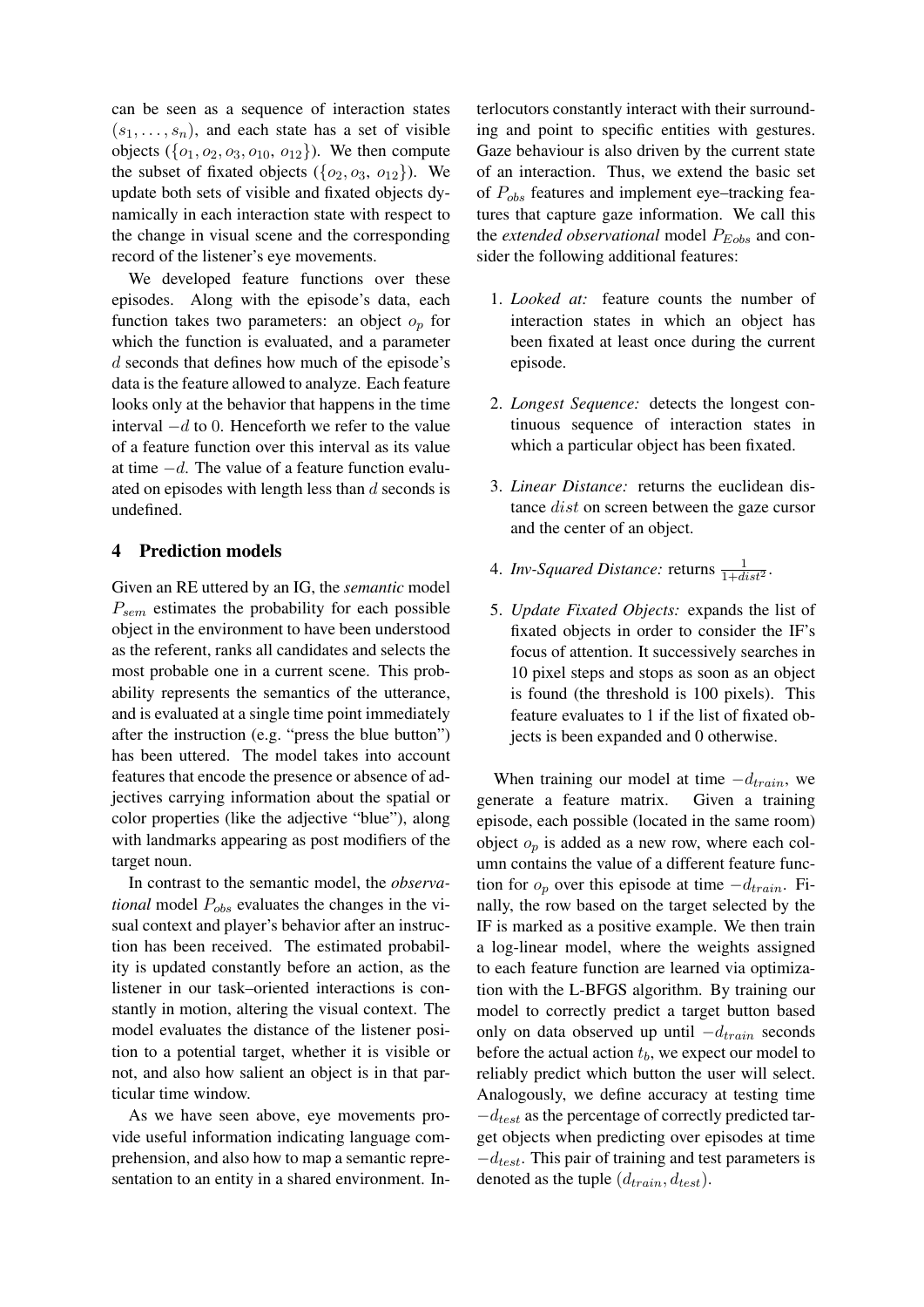### 5 Dataset

We evaluated the performance of our improved model over data collected by Staudte et al. (2012) using the GIVE Challenge platform. Both training and testing were performed over a subset of the data obtained during a collection task involving worlds created by Gargett et al. (2010), designed to provide the task with varying levels of difficulty. This corpus provides recorded eye-tracking data, collected with a remote faceLAB system. In contrast, the evaluation presented by Engonopoulos et al. (2013) uses only games collected for the GIVE 2 and GIVE 2.5 challenges, for which no eye-tracking data is available. Here, we do not investigate the performance of  $P_{sem}$  and concentrate on the direct comparison between  $P_{obs}$  and  $P_{Eobs}$ in order to find out if and when eye–tracking can improve the prediction of an RE resolution.

We further filtered our corpus in order to remove noisy games following Koller et al. (2012), considering only interactions for which the eyetracker calibration detected inspection of either the target or another button object in at least 75% of all referential scenes in an interaction. The resulting corpus comprises 75 games, for a combined length of 8 hours. We extracted 761 episodes from this corpus, amounting to 47m 58s of recorded interactions, with an average length per episode of 3.78 seconds ( $\sigma = 3.03 \text{ sec}$ .). There are 261 episodes shorter than 2 sec., 207 in the 2-4 sec. range, 139 in the 4-6 sec. range, and 154 episodes longer than 6 sec.

#### 6 Evaluation and results

The accuracy of our probabilistic models depends on the parameters  $(d_{train}, d_{test})$ . At different stages of an interaction the difficulty to predict an intended target varies as the visual context changes and in particular the number of visible objects. As the weights of the features are optimized at time  $-d_{train}$ , it would be expected that testing also at time  $-d_{test} = -d_{train}$  yields the highest accuracy. However, the difficulty to make a prediction decreases as  $t_b - d_{test}$  approaches  $t_b$ , i.e. as the player moves towards the intended target. We expect that testing at  $-d_{train}$  works best, but we need to be able to update continuously. Thus we also evaluate at other timepoints and test several combinations of the  $(d_{train}, d_{test})$  parameters.

Given the limited amount of eye-tracking data available in our corpus, we replaced the crosscorpora-challenge test setting from the original  $P_{obs}$  study with a ten fold cross validation setup. As training and testing were performed over instances of a certain minimum length according to  $(d_{train}, d_{test})$ , we first removed all instances with length less than  $max(d_{train}, d_{test})$ , and then perform the cross validation split. In this way we ensure that the number of instances in the folds are not unbalanced. Moreover, each instance was classified as *easy* or *hard* depending on the number of visible objects at time  $t<sub>b</sub>$ . An instance was considered *easy* if no more than three objects were visible at that point, or *hard* otherwise. For  $-d_{test} = 0$ , 59.5% of all instances are considered *hard*, but this proportion decreases as  $-d_{test}$  increases. At  $-d_{test} = -6$ , the number of hard instances amounts to 72.7%.

We evaluated both the original  $P_{obs}$  model and the  $P_{Eobs}$  model on the same data set. We also calculated accuracy values for each feature function, in order to test whether a single function could outperform  $P_{obs}$ . We included as baselines two versions of Pobs using only the features *InRoom* and *Visual Salience* proposed by Engonopoulos et al. (2013).

The accuracy results on Figure 2 show our observations for  $-6 \le -d_{train} \le -2$  and  $-d_{train} \le$  $-d_{test} \leq 0$ . The graph shows that  $P_{Eobs}$  performs similarly as Pobs on the *easy* instances, i.e. the eye-tracking features are not contributing in those scenarios. However,  $P_{Eobs}$  shows a consistent improvement on the *hard* instances over  $P_{obs}$ .

For each permutation of the training and testing parameters  $(d_{train}, d_{test})$ , we obtain a set of episodes that fulfil the length criteria for the given parameters. We apply  $P_{obs}$  and  $P_{Eobs}$  on the obtained set of instances and measure two corresponding accuracy values. We compared the accuracy values of  $P_{obs}$  and  $P_{Eobs}$  over all 25 different  $(d_{train}, d_{test})$  pairs, using a paired samples ttest. The test indicated that the  $P_{Eobs}$  performance  $(M = 83.72, SD = 3.56)$  is significantly better than the  $P_{obs}$  performance ( $M = 79.33, SD =$ 3.89),  $(t(24) = 9.51, p < .001, Cohen's d =$ 1.17). Thus eye-tracking features seem to be particularly helpful for predicting to which entity an RE is resolved in hard scenes.

The results also show a peak in accuracy near the -3 seconds mark. We computed a 2x2 contingency table that contrasts correct and incorrect predictions for  $P_{obs}$  and  $P_{Eobs}$ , i.e. whether  $o_i$  was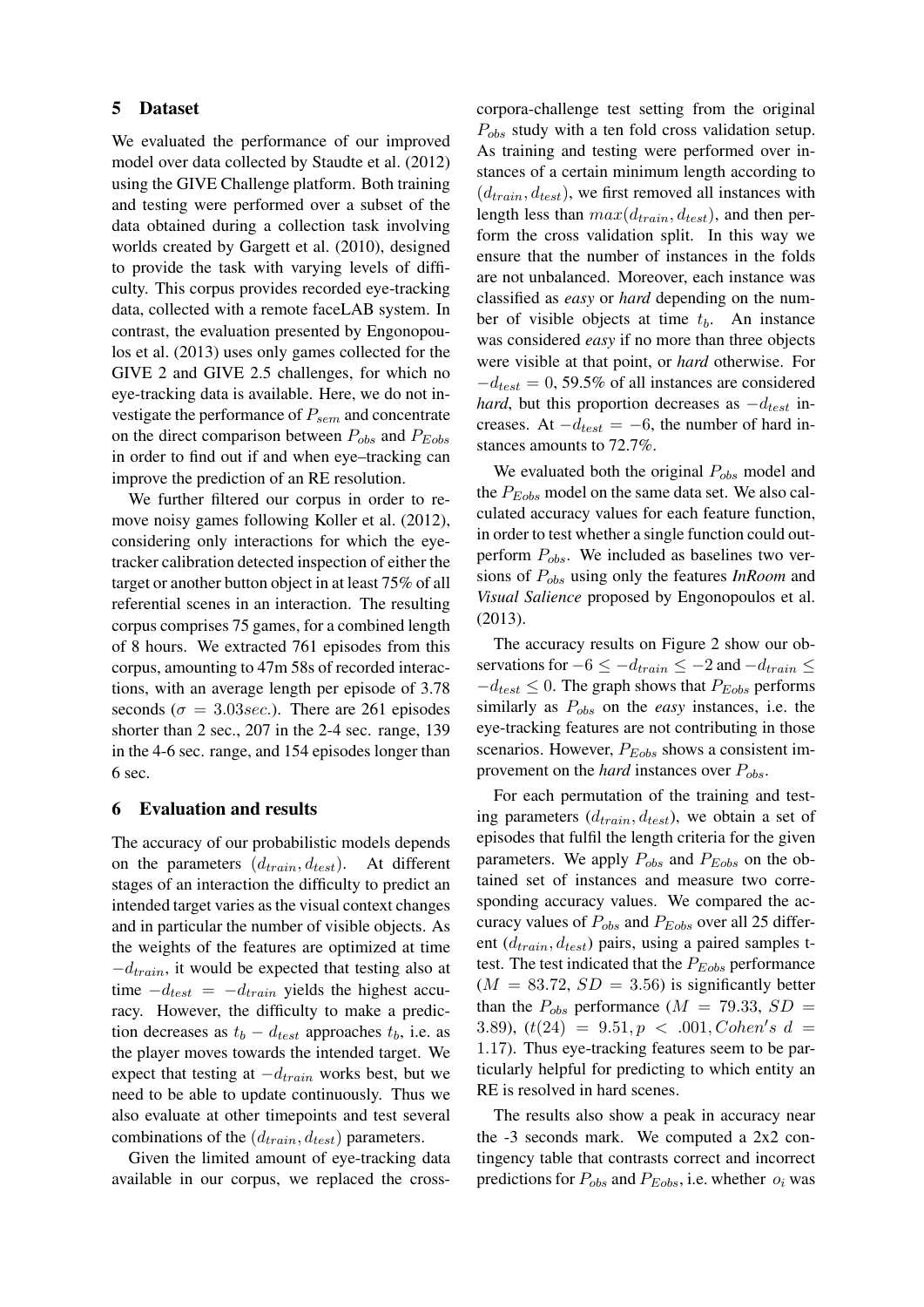

Figure 2: Accuracy as a function of training and testing time.

classified as target object or not. Data for this table was collected from all episode judgements for models trained at times in the  $[-6 \text{ sec.}, -3 \text{ sec.}]$ range and tested at -3 seconds. McNemar's test showed that the marginal row and column frequencies are significantly different ( $p < 0.05$ ). This peak is related to the average required time between an utterance and the resulting target manipulation. This result shows that our model is more accurate precisely at points in time when we expect fixations to a target object.

## 7 Conclusion

In this paper we have shown that listener's gaze is useful by showing that accuracy improves over  $P_{obs}$  in the context of predicting the resolution of an RE. In addition, we observed that our model  $P_{Eobs}$  proves to be more robust than  $P_{obs}$  when the time interval between the prediction  $(t_b - d_{test})$ and the button press  $(t<sub>b</sub>)$  increases, i.e. gaze is especially beneficial in an early stage of an interaction. This approach shows significant accuracy improvement on hard referential scenes where more objects are visible.

We have also established that gaze is particularly useful when combined with some other simple features, as the features that capture listeners visual behaviour are not powerful enough to outperform even the simplest baseline. Gaze only benefits the model when it is added on top of features that capture the visual context, i.e. the current scene.

The most immediate future line of research is the combination of our  $P_{Eobs}$  model with the semantic model  $P_{sem}$ , in order to test the impact of the extended features in a combined model. If successful, such a model could provide reliable predictions for a significant amount of time before an action takes place. This is of particular importance when it comes to designing a system that automatically generates and online outputs feedback to confirm correct and reject incorrect intentions.

Testing with users in real time is also an area for future research. An implementation of the  $P_{obs}$ model is currently in the test phase, and an extension for the  $P_{Eobs}$  model would be the immediate next step. The model could be embedded in an NLG system to improve the automatic language generation in such scenarios.

Given that our work refers only to NLG systems, there's no possible analysis of speaker's gaze. However, it may be interesting to ask whether a human IG could benefit from the predictions of  $P_{Eobs}$ . We could study whether predictions based on the gaze (mis-)match between both interlocutors are more effective than simply presenting the IF's gaze to the IG and trusting the IG to correctly interpret this data. If such a system proved to be effective, it could point misunderstandings to the IG before either of the participants becomes aware of them.

### Acknowledgements

This work was funded by the Cluster of Excellence on "Multimodal Computing and Interaction" of the German Excellence Initiative and the SFB 632 "Information Structure".